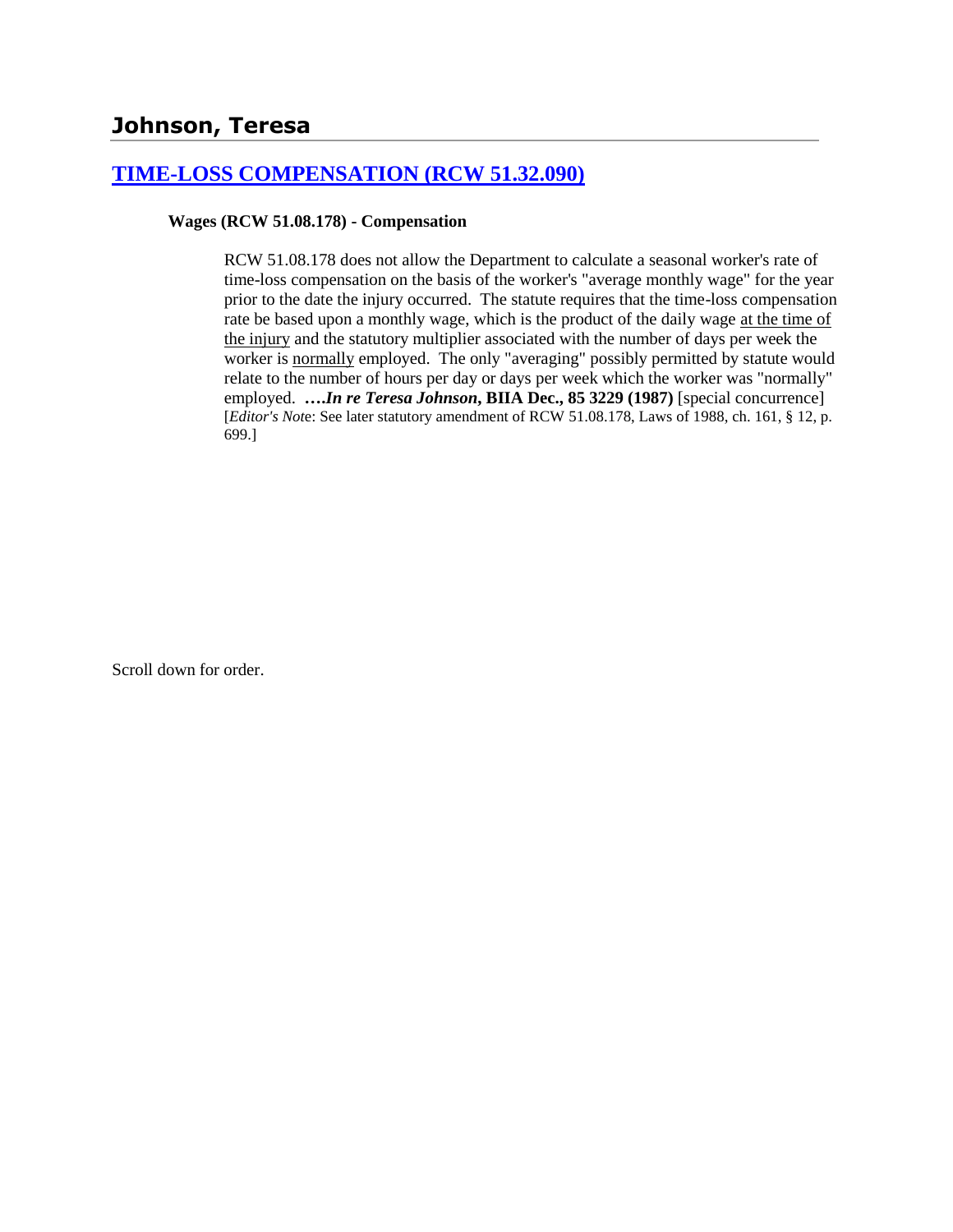#### **BEFORE THE BOARD OF INDUSTRIAL INSURANCE APPEALS**

#### **STATE OF WASHINGTON**

2 **In Re: TERESA M. JOHNSON ) DOCKET NO. 853229**

4 **CLAIM NO. J-395594 ) DECISION AND ORDER** 5 **)**

7 APPEARANCES:

9 Claimant, Teresa M. Johnson, by 10 | Law Offices of David B. Vail & Associates, per 11 R. Eugene Vernon

13 Employer, Industrial Forestry Association, by 14 Rolland & O'Malley, per 15 Thomas O'Malley and 16 Bobbie Hanna, Claims Manager

18 | Manicus Curiae, James L. Groves Company, by 19 William L. Hebeler, General Counsel

21 Department of Labor and Industries, by 22 The Attorney General, per 23 Christa L. Thompson, Assistant

25 This is an appeal filed by the claimant on December 30, 1985 from 26 an order of the Department of Labor and Industries dated November 19, 27 1985 which affirmed a prior Department order dated August 13, 1985 which 28 recalculated the rate of time-loss compensation and determined there was 29 an overpayment to be deducted from future awards in the sum of  $$1,271.52$ . 30 Reversed and remanded.

#### 31 DECISION

32 Pursuant to RCW 51.52.104 and RCW 51.52.106, this matter is before the Board for review and decision on timely Petition for Review filed by the employer and the Department of Labor and Industries to a Proposed Decision and Order issued on January 22, 1987 in which the

8/26/87

 $\frac{1}{2}$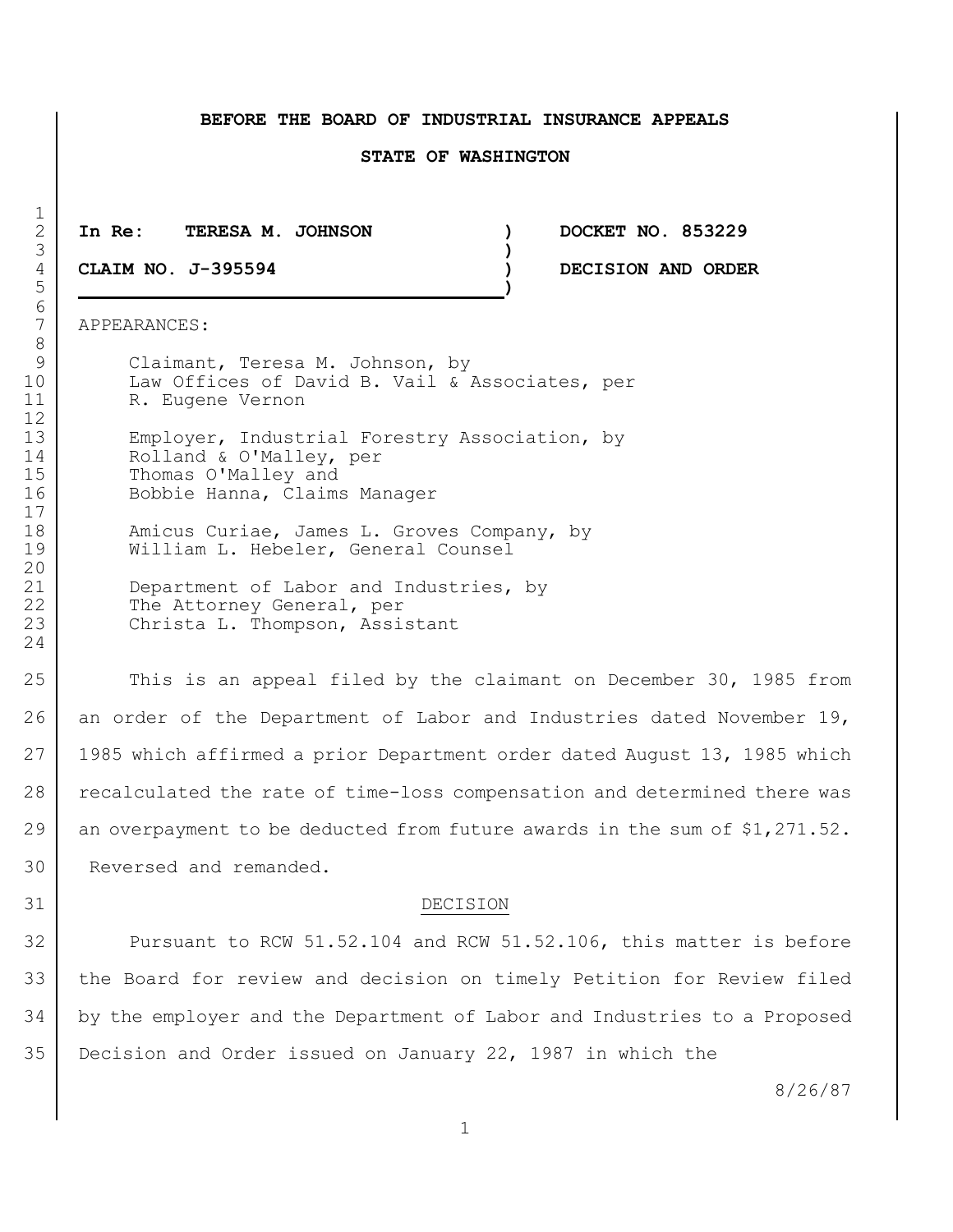1 order of the Department dated November 19, 1985 was reversed and the claim remanded to the Department with direction to pay time-loss compensation to the claimant based upon her hourly wage and hours worked at the time of her industrial injury.

5 The Board has reviewed the evidentiary rulings in the record of proceedings and finds that no prejudicial error was committed and said rulings are hereby affirmed. Subsequent to the issuance of our Order Granting Petition for Review a Motion for Permission to file Amicus Curiae Brief was filed by the James L. Groves Company. We find that no party will be prejudiced by our consideration of the Brief of Amicus Curiae 11 and that Motion is therefore granted.

12 The issues presented on this appeal are (1) whether the principle 13 of res judicata precludes the Department from attempting to readjust the rate of time-loss compensation when the original rate of compensation had been established by an order which had become final and (2) whether the Department may calculate a worker's "monthly wage" (as used in determining the rate of time-loss compensation)by taking a monthly average of the worker's income earned in the year immediately prior to the industrial injury.

 The Proposed Decision Order adequately sets forth the evidence presented by the parties, but for our purposes a brief recitation of the material facts is in order. Teresa M. Johnson was injured on March 7, 1984 while in the course of her employment with Industrial Forestry Association, a company engaged in the business of growing tree seedlings for reforestation. The company operates mainly from December through May, planting the seedling crop in the spring and lifting and packing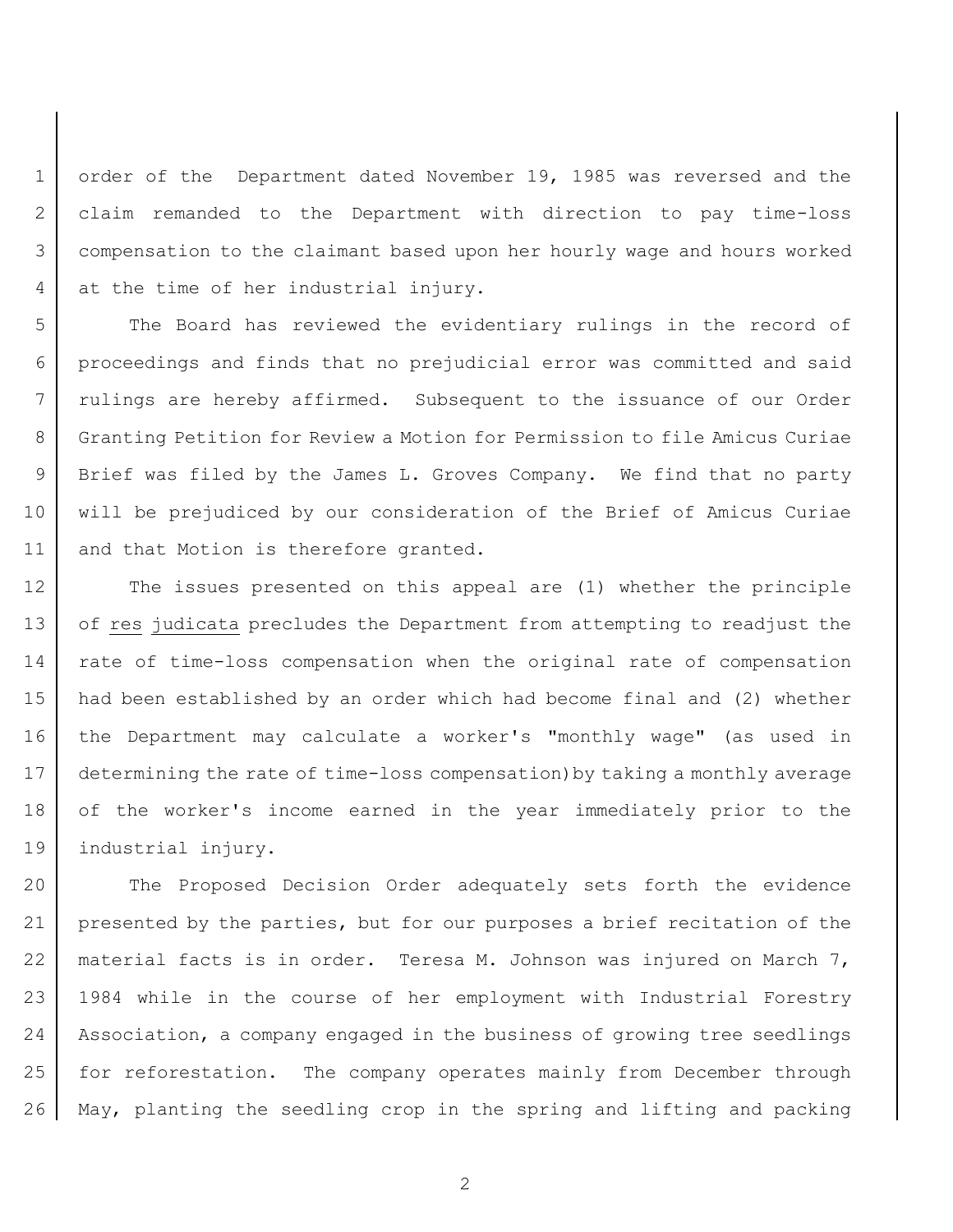the crop during the winter. Because of this growing cycle, Industrial Forestry Association has layoff periods during the summer and early fall when only a few employees are retained to do irrigation, weeding or frost control.

 Teresa Johnson began working for Industrial Forestry Association in 1978. In 1982 she became an equipment operator, which involves driving a tractor and hauling trees in from the field. As an equipment operator 8 she earned \$8.38 per hour. However, she was often required to work as a nursery worker, for which she was paid only \$7.51 an hour. An average day might have required her to work a few hours as an equipment operator and a few hours as a nursery worker. Her rate of pay would depend upon 12 the duties she was performing at any given time. However, there were 13 | many days she would work the full day as an equipment operator, and other, 14 but fewer, days that she would work the full day as a nursery worker. 15 On the date of her injury she was employed as an equipment operator and had performed full-time in that capacity for almost six weeks prior to her injury.

18 Due to the seasonal nature of her employment, Ms. Johnson had regular layoff periods generally lasting about three months per year. She never worked a full 12 months during any year she was employed by Industrial 21 | Forestry Association and more often than not she did not work September, 22 October, and November. Layoff periods were not entirely predictable, however, and would vary to some degree from year to year.

24 A review of Ms. Johnson's earnings for the year prior to her March 7, 1984 industrial injury also reveals that there were periods involving less than a full layoff when she did not work 40 hours per week. These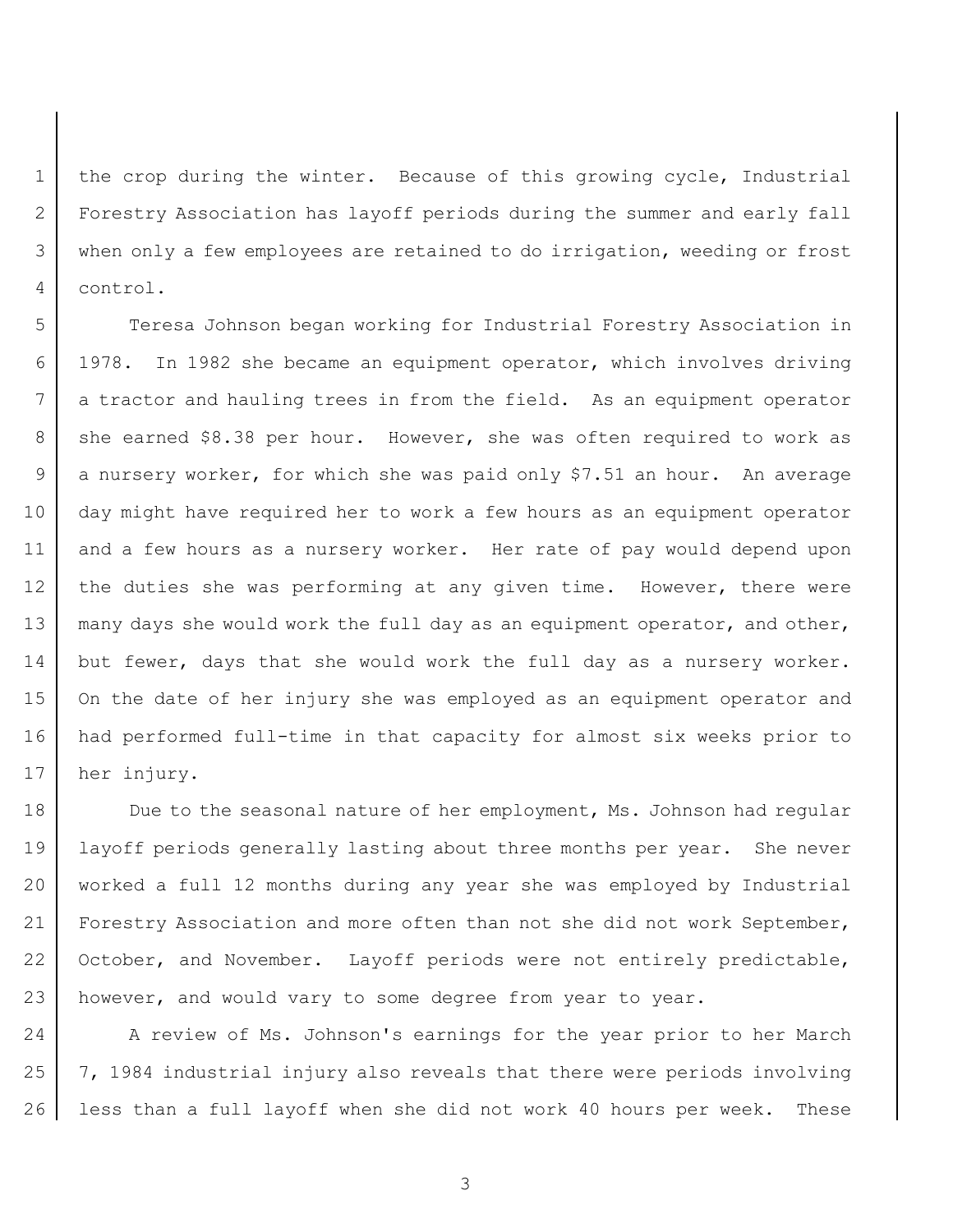appear to have been more a result of her working less than five days per 2 week rather than less than eight hours per day. At the time of her injury, however,she was working Monday through Friday on a shift which was generally from 7:45 a.m. to 4:15 p.m., or 8:00 a.m. to 4:30 p.m. For almost six weeks prior to her injury she had worked on such a full-time basis.

 The Department originally established the rate of time-loss 8 | compensation based upon information that Ms. Johnson was working eight hours per day, five days per week, at the rate of \$8.38 per hour. On August 13, 1985 the Department issued an order reducing the compensation 11 | rate based upon a computation of an "average monthly wage". The Department arrived at this "average monthly wage" by taking a monthly average of 13 | Ms. Johnson's gross earnings for the 12 months prior to the date of her March 7, 1984 injury.

 It is Ms. Johnson's contention that the Department is precluded from now attempting to recalculate the rate of compensation on an "average monthly wage" method since orders paying time-loss compensation at the 18 | original rate were not timely set aside by the Department, or appealed 19 by the employer. Had the issue of the basis of the time-loss compensation 20 rate been squarely before the Department in any of the orders issued prior to August 1985, there might have been some merit to Ms. Johnson's contention. However, no previous order of the Department ever detailed 23 or explained the underlying basis for the time-loss rate. Further, the Department took its action to revise the time-loss rate based on new information indicating the intermittent and seasonal nature of Ms.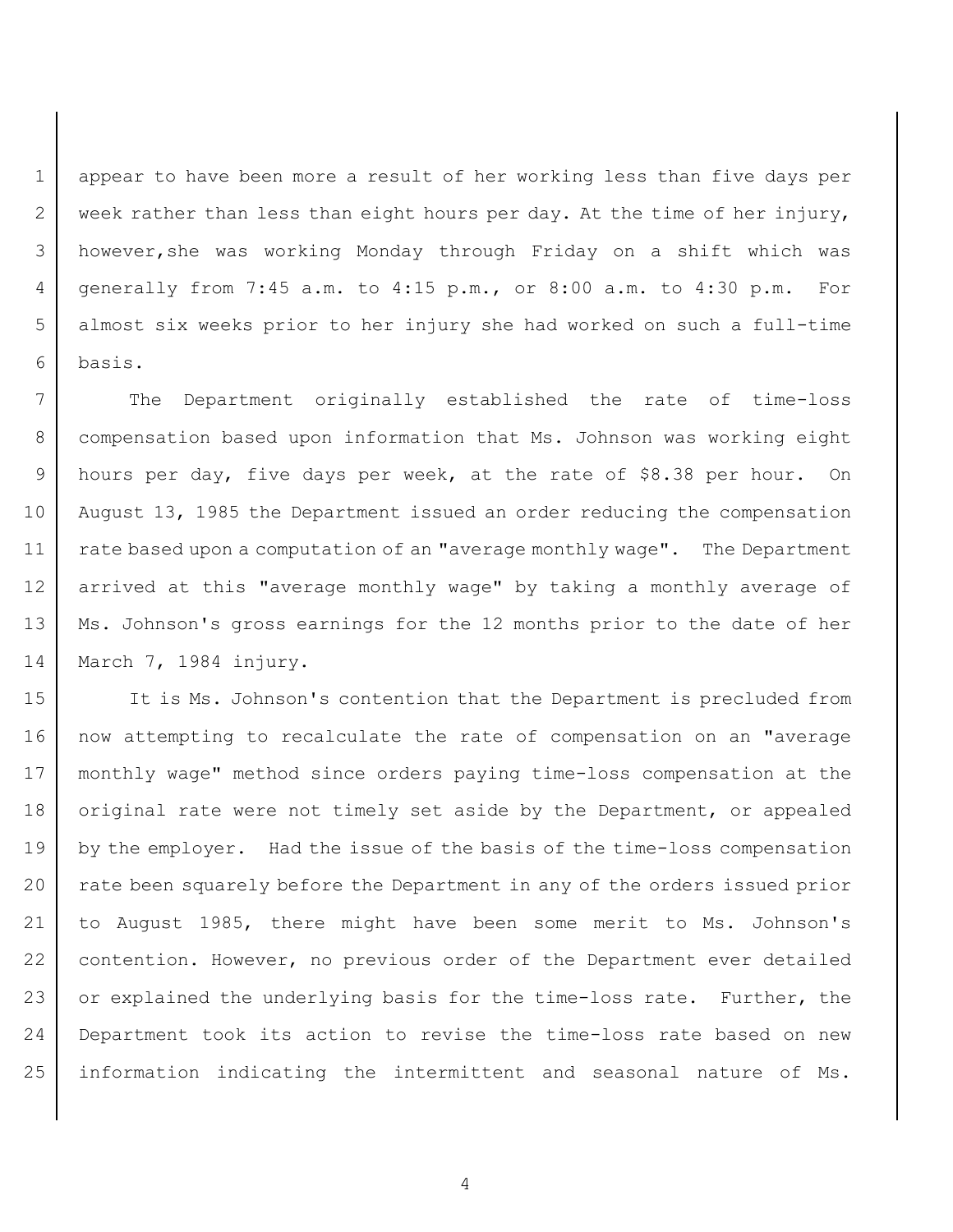1 Johnson's employment. We also believe that the overpayment statute, RCW  $2 \mid 51.32.240(1)$ , allows the Department to revise 3 the rate of time-loss compensation and establish an overpayment if one 4 is found to exist. That statute provides: 5 "Whenever any payment of benefits under this title 6 is made because of clerical error, mistake of<br>7 identity, innocent-misrepresentation-by-or-on-behalf identity, innocent misrepresentation by or on behalf 8 of the recipient thereof mistakenly acted upon, or 9 any other circumstance of a similar nature, all not 10 induced by fraud, the recipient thereof shall repay 11 it and recoupment may be made from any future payments 12 due to the recipient on any claim with the state fund 13 or self-insurer, as the case may be. The department 14 or self-insurer, as the case may be, must make claim 15 | for such repayment or recoupment within one year of 16 the making of any such payment or it will be deemed 17 any claim therefor has been waived." 18 19 Our Supreme Court has specifically upheld the validity of RCW 20 51.32.240(1) and has allowed the recoupment of workers' compensation 21 benefits which were subsequently determined to have been incorrectly paid. 22 Rhodes v. Department of Labor and Industries, 103 Wn.2d 895 (1985). 23 To hold that the principle of res judicata prevents the Department from

24 correcting an inaccurate rate of compensation if not corrected within 25 sixty days of the date of an order paying time-loss compensation would, 26 | we feel, render the overpayment statute meaningless. RCW 51.32.240(1) 27 expressly permits the recoupment of overpayments made "within one year" 28 of the making of the payment. This clearly contemplates an underlying 29 authority to revise an order of payment which would otherwise be considered 30 final 60 days after the date it was communicated to a party.

31 In any event, while we do not believe the Department is barred from 32 correcting a mistake in the calculation of the rate of time-loss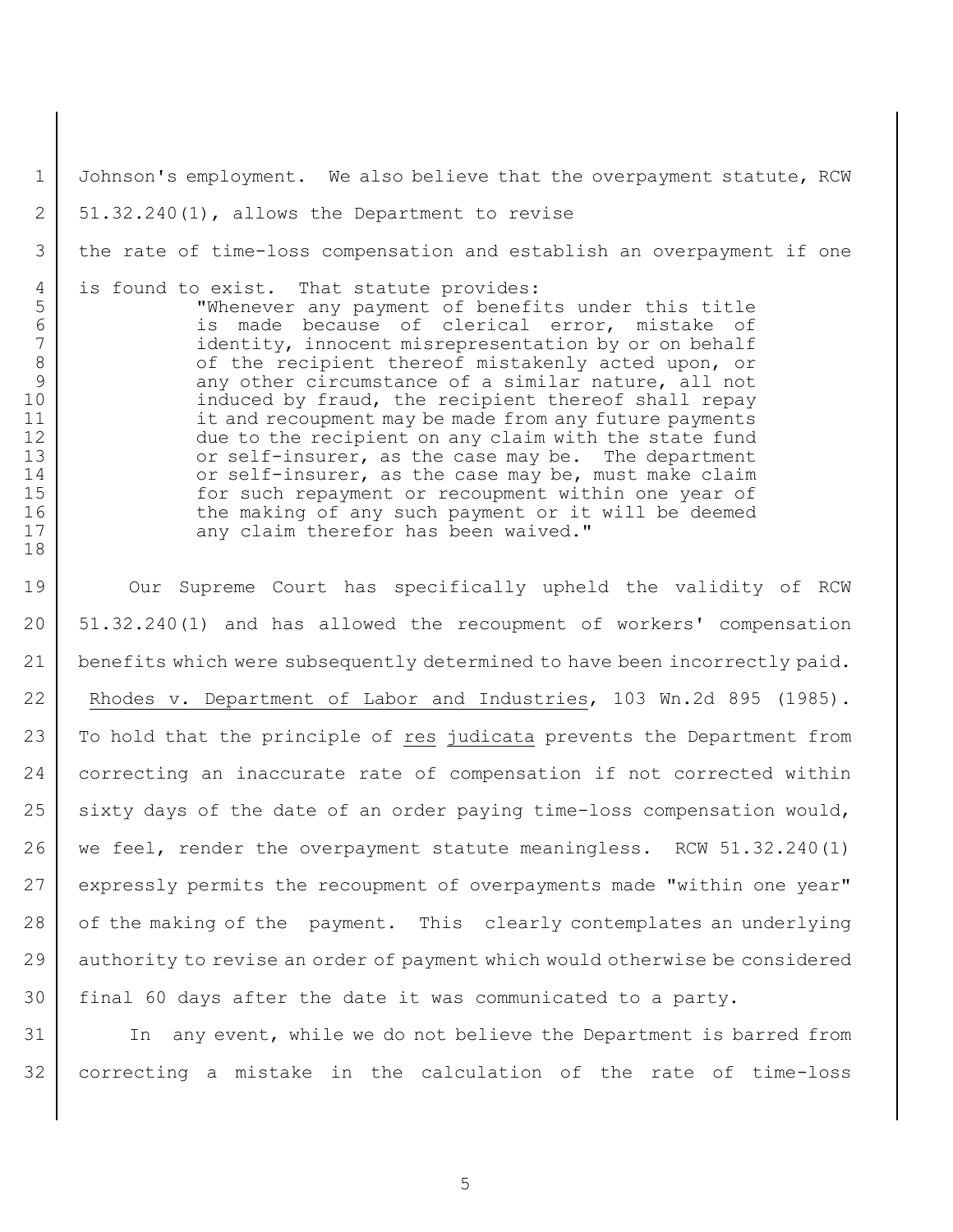compensation, we must conclude that the Department's recalculation in

2 the instant case was in error.

A worker's time-loss compensation rate is calculated according to

the provisions of RCW 51.08.178. That statute provides:

 (1) For the purposes of this title, the monthly 6 wages the worker was receiving from all employment<br>7 at the time of injury shall be the basis upon which at the time of injury shall be the basis upon which compensation is computed unless otherwise provided 9 specifically in the statute concerned. In cases where the worker's wages are not fixed by the month 11 they shall be determined by multiplying the daily wage 12 the worker was receiving at the time of the injury:

14 (e) By twenty-two, if the worker was normally 15 employed five days a week;

17 The term "wages" shall include the reasonable value 18 of board, housing, fuel, or other consideration of **like nature received from the employer, but shall not include overtime pay, tips, or gratuities.** The daily wage shall be the hourly wage multiplied by the number **of hours the worker is normally employed.** 

**...** (emphasis added)

26 It is clear that the "monthly wages" calculation required by this statute is quite straightforward. There is no dispute that at the time 28 | of injury Ms. Johnson was earning \$8.38 per hour. Furthermore, it also 29 seems beyond dispute that, whenever employed, Ms. Johnson was normally employed eight hours per day. Her daily wage at the time of the injury is, according to RCW 51.08.178(1), simply the product of her hourly wage at the time of injury and the hours per day she was normally employed. Her monthly wage is simply a product of her daily wage and the statutory multiplier associated with the number of days per week she was normally employed. Clearly, at the time of her injury, Ms. Johnson was normally employed five days per week.

 . . . 16 . . . .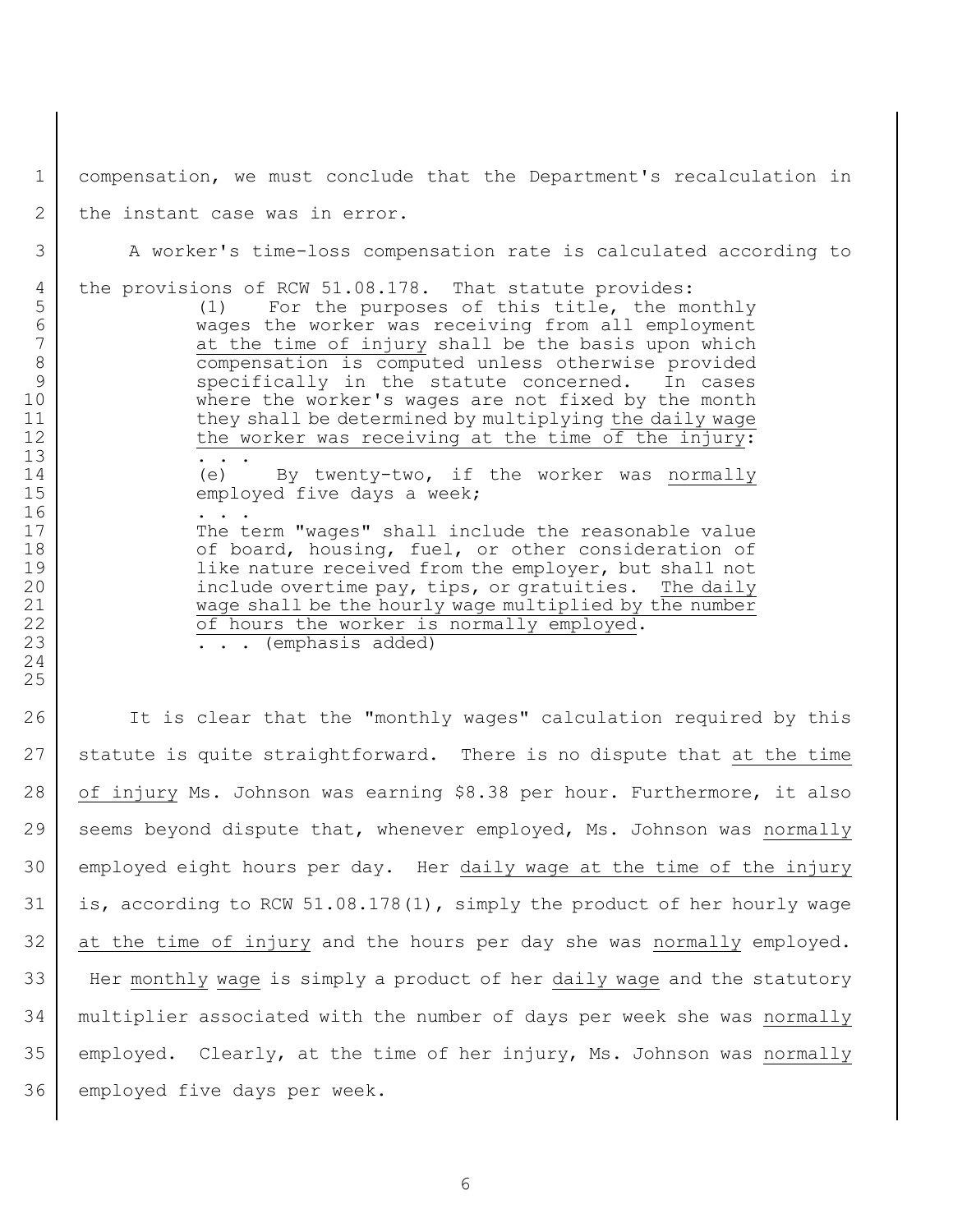1 | No statute, or regulation promulgated pursuant to statutory 2 authority, permits deviation from the calculation method set forth in 3 RCW 51.08.178. The "average monthly wage" procedure here espoused by 4 the Department is a method without any support in law. Any argument in 5 favor of such a method must be presented to the Legislature, and neither 6 the Department nor this Board has authority to "enact" such a method.

 To our mind, the only "averaging" possibly permitted by RCW 51.08.178 would be that which is necessary to determine how many days per week or hours per day a worker is "normally" employed. The Department has made no attempt to recalculate Ms. Johnson's wages according to any such criteria. Furthermore, the evidence indicates that Ms. Johnson had been employed five days per week and eight hours per day almost six weeks prior 13 | to the date of her injury. We must, therefore, conclude that at the time of the injury Ms. Johnson was normally employed five days per week and eight hours per day, and at a wage of \$8.38 per hour.

16 After consideration of the Proposed Decision and Order and the 17 Petitions for Review filed thereto and a careful review of the entire 18 record before us, including the briefs of the parties and of Amicus Curiae 19 and the Claimant's Response to Petition for Review, we are persuaded that 20 the order of the Department is incorrect and should be reversed.

## 21 FINDINGS OF FACT

22 1.On March 23, 1984 an accident report was filed alleging 23 an industrial injury occurring to the claimant on 24 March 7, 1984 while in the course of employment with 25 Industrial Forestry Association. On April 13, 1984 26 a Department order was issued whereby time-loss 27 compensation was paid on an interlocutory basis. On 28 April 25, 1984 a Department order was issued which 29 corrected and superseded a prior Department order and 30 paid time-loss compensation on a determinative basis.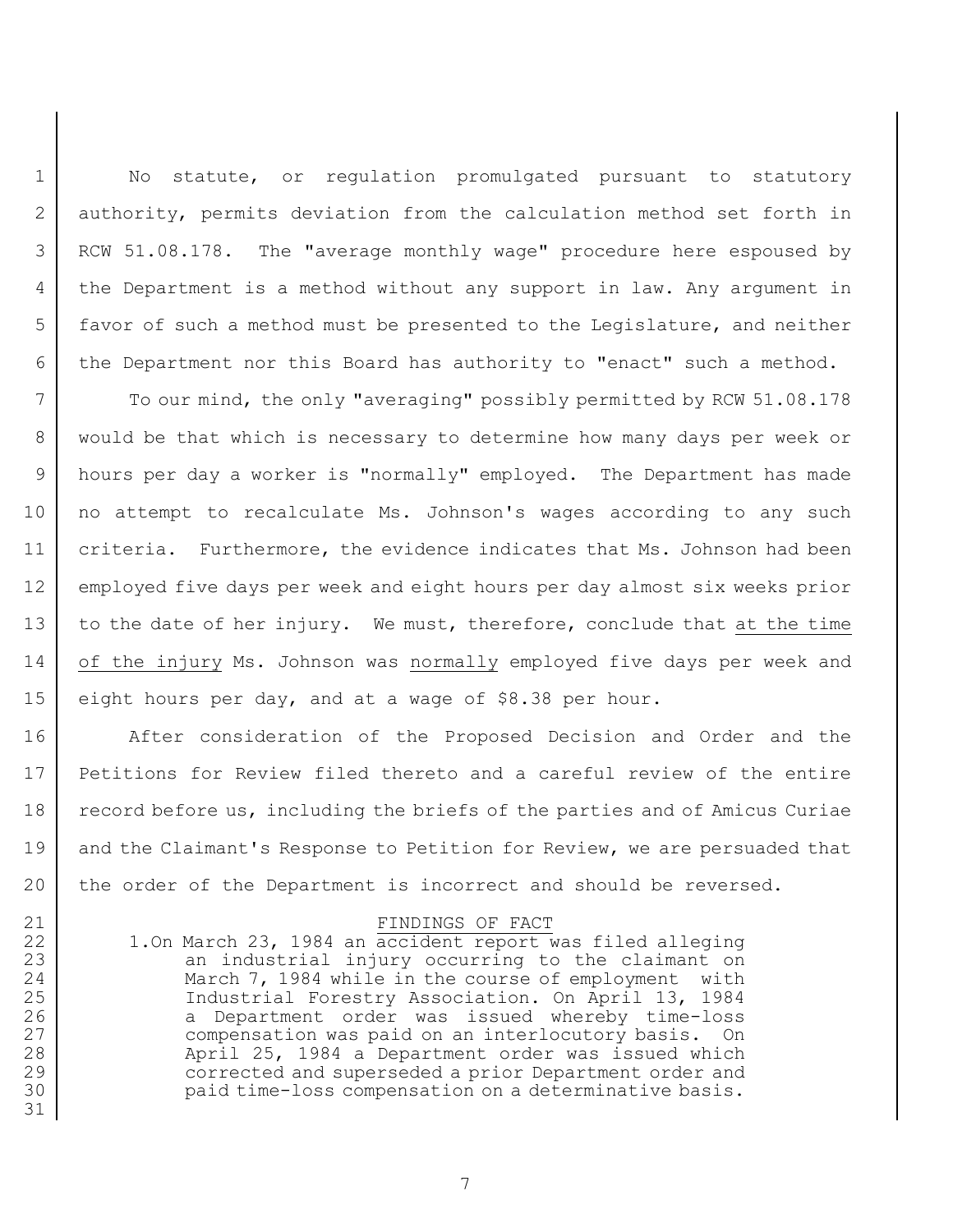- 1 | On September 12, 1984 a Department order was issued whereby 2 time-loss compensation was terminated as paid and no permanent partial disability was paid and the claim was closed.
- On March 18, 1985 an application to reopen for aggravation 7 | Condition was filed on behalf of the claimant. 8 On April 9, 1985 the Department issued an order 9 Theopening the claim effective February 27, 1985 for 10 authorized treatment and actions as indicated. On June 27, 1985 a Department order was issued to reflect 12 an adjustment of the compensation rate effective July 13 1, 1985, the new rate being \$1,048.92. On August 13, 14 1985 the Department issued an order stating the employer has supplied complete wage information to establish an average monthly wage of \$575.66 and that **example 17** repayment of time-loss compensation for the period 18 | cf May 27, 1985 through July 26, 1985 at a correct 19 Tate in the sum of \$805.07 less time-loss compensation 20 as previously paid for the same period in the sum of 21 | \$2,076.59, the amount of overpayment being deducted 22 from future awards in the sum of \$1,271.52. On August 23 14, 1985 the Department issued a determinative order paying time-loss from July 27, 1985 through August 10, 1985 less deduction for overpayment. On 26 September 17, 1985 the Department issued an order paying time-loss compensation on a determinative basis. On September 23, 1985 the claimant filed a protest and request for reconsideration with the Department from the August 13, 1985 order. On November 6, 1985 the claimant filed a protest and request for reconsideration from the September 17, 1985 Department order. On November 19, 1985 the Department issued an order paying time-loss compensation on a determinative basis with deductions for overpayment. On November 19, 1985 the Department 37 issued an order affirming the terms of the August 13, 1985 order. On December 30, 1985 the claimant filed 39 a notice of appeal with the Board of Industrial Insurance Appeals from the November 19, 1985 order which reaffirmed the terms of the August 13, 1985 order. That appeal was assigned Docket No. 85 3229 43 by a Board order issued on January 28, 1986 which 44 granted the appeal and ordered hearings be held on 45 the issues raised therein.
- 2.On March 7, 1984 the claimant, Teresa Johnson, was employed at Industrial Forestry Association as an equipment operator.
- 51 3.On March 7, 1984 the claimant, while in the course of her employment with Industrial Forestry
- Association, was injured. That claim was accepted and benefits provided.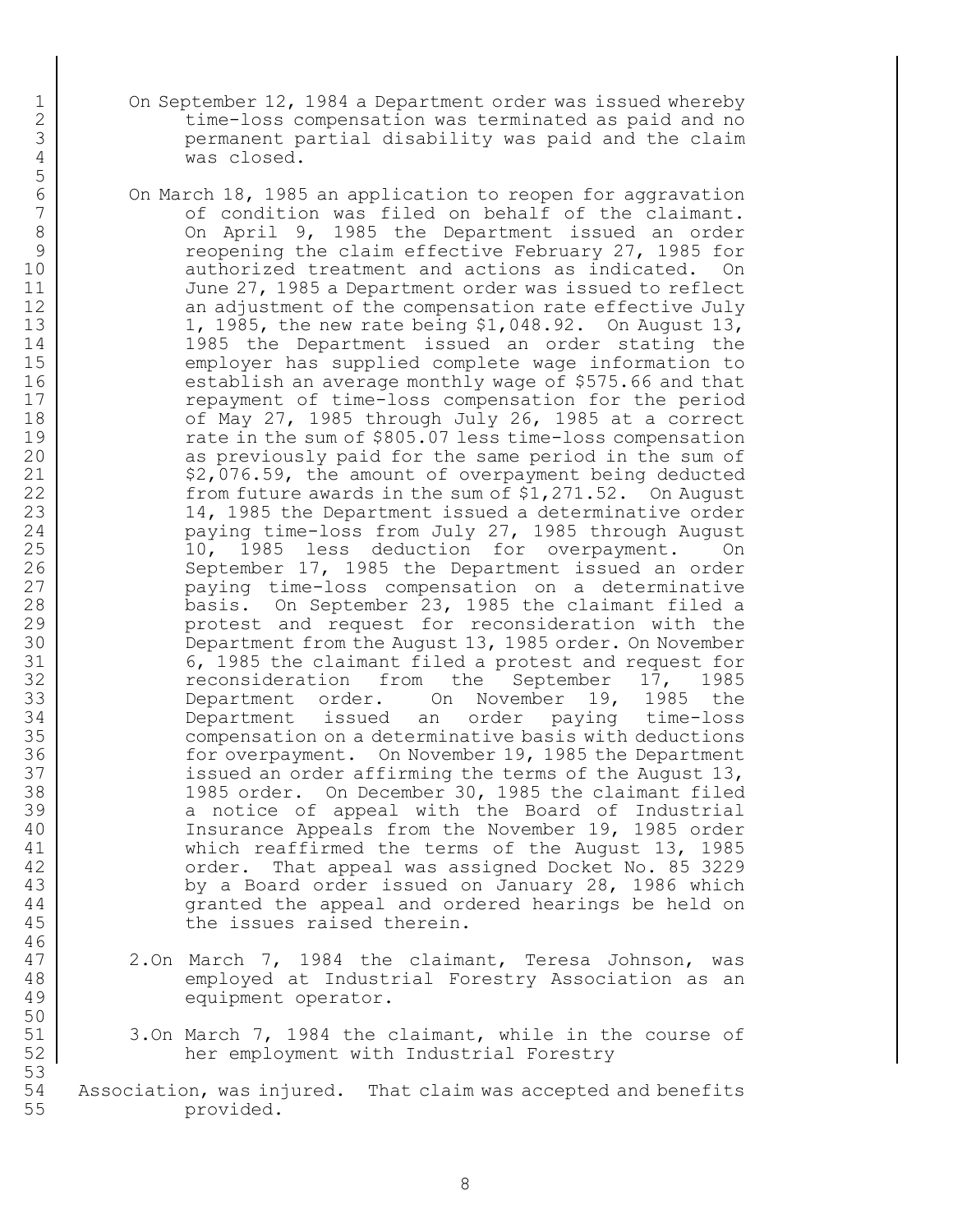- 4.At the time of her injury the claimant was earning \$8.38 **per hour as an equipment operator.**
- 5.At the time of her injury and for several weeks prior 6 thereto the claimant was working Monday through Friday from 8:00 a.m. to 4:30 p.m. or 7:45 a.m. to 4:15 p.m.

## 9 CONCLUSIONS OF LAW

- 1.The Board of Industrial Insurance Appeals has 12 jurisdiction over the parties and the subject matter 13 of this appeal.
- 15 | 2.The Department order dated November 19, 1985 which 16 affirmed the terms of the order of August 13, 1985 which recalculated the claimant's time-loss 18 compensation based on an "average monthly wage" and demanded reimbursement in the sum of \$1,271.52 is incorrect and is reversed and the claim is remanded 21 | to the Department with directions to pay time-loss compensation to the claimant based upon her hourly wage and hours per day and days per week worked at 24 the time of her industrial injury, in accord with the mandate of RCW 51.08.178(1).
- 27 | Tt is so ORDERED.

29 Dated this 26th day of August, 1987.

BOARD OF INDUSTRIAL INSURANCE APPEALS

| 34                       |                                            |          |
|--------------------------|--------------------------------------------|----------|
| $\sim$ $-$<br>۔ یہ<br>ーー | $\cdots$<br>R M €<br>- 11<br>$\sim$ $\sim$ | ے نہ دین |

 /S/ FRANK E. FENNERTY, JR. Member

 /S/ 43 PHILLIP T. BORK Member

SPECIAL CONCURRING STATEMENT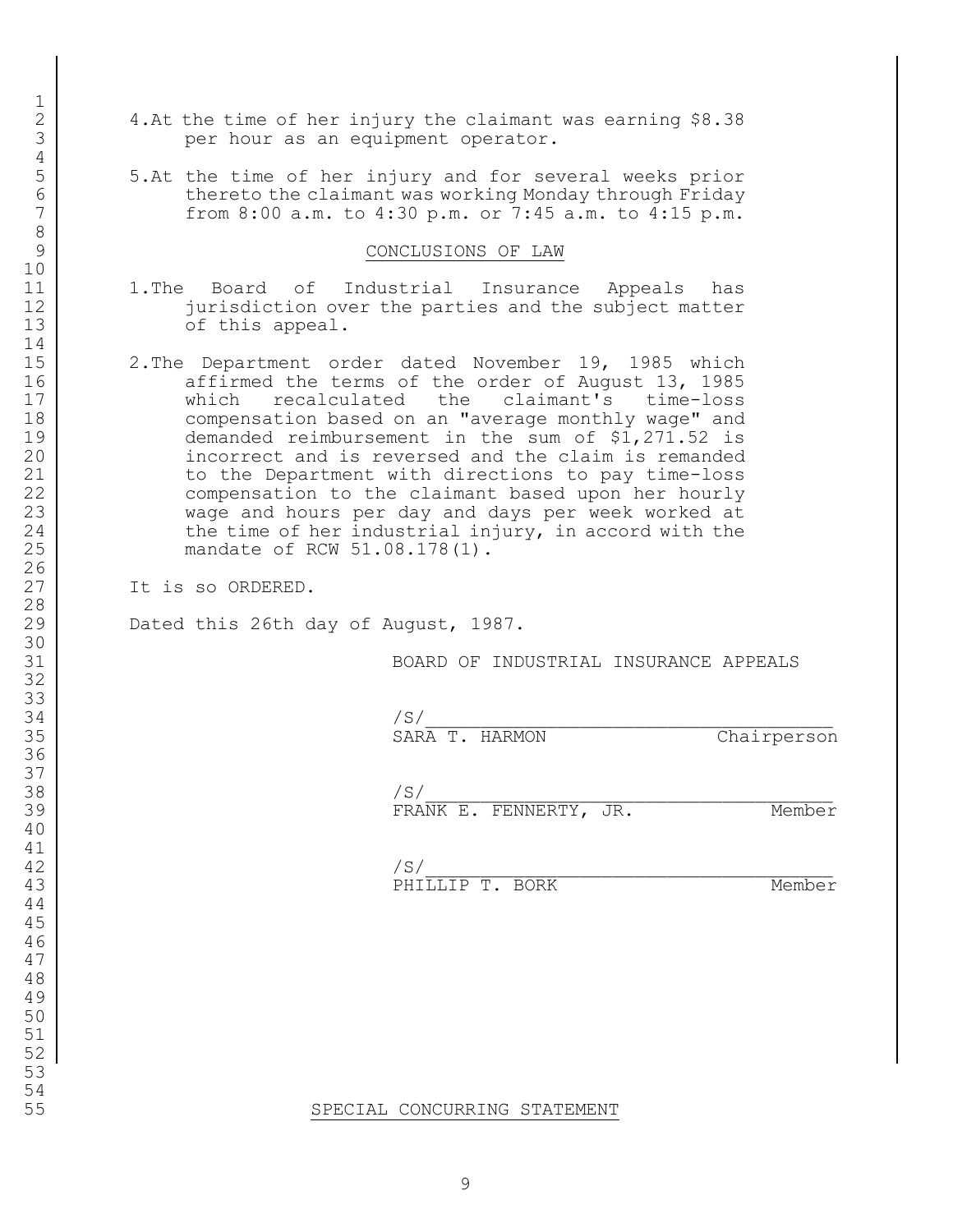I have signed the foregoing Decision and Order in view of the requirements of RCW 51.08.178, which obviously do not permit any calculation of an "average" monthly wage based on annualizing the wages of a part-time, intermittent, or seasonal worker. In this respect, Washington is distinctly in a small minority of jurisdictions. See generally Larson's Workers' Compensation Law, Vol. 2, Secs. 60.00, 60.11(a), and  $60.22(a)$ .

 I am very sympathetic to the **position of the Department and the employer that Ms.**  Johnson is able to receive monthly time-loss 12 compensation substantially in excess of the actual 13 average monthly wage she had been receiving for a number of years and would likely continue to be 15 This does not appear in accord with the basic principle, as expressed in Larson's treatise (Sec. 60.00), that:DPW2@@. ...Since the entire 18 objective is to arrive at as fair an estimate as **possible of claimant's future earning capacity, a**  claimant who has made only part-time earnings should 21 | have his wage basis figured on part-time wages only, 22 if the employment itself or his relation to it is 23 inherently a part-time one and likely to remain so; 24 otherwise his earnings should be converted to a 25 | Tull-time basis..." (emphasis added)